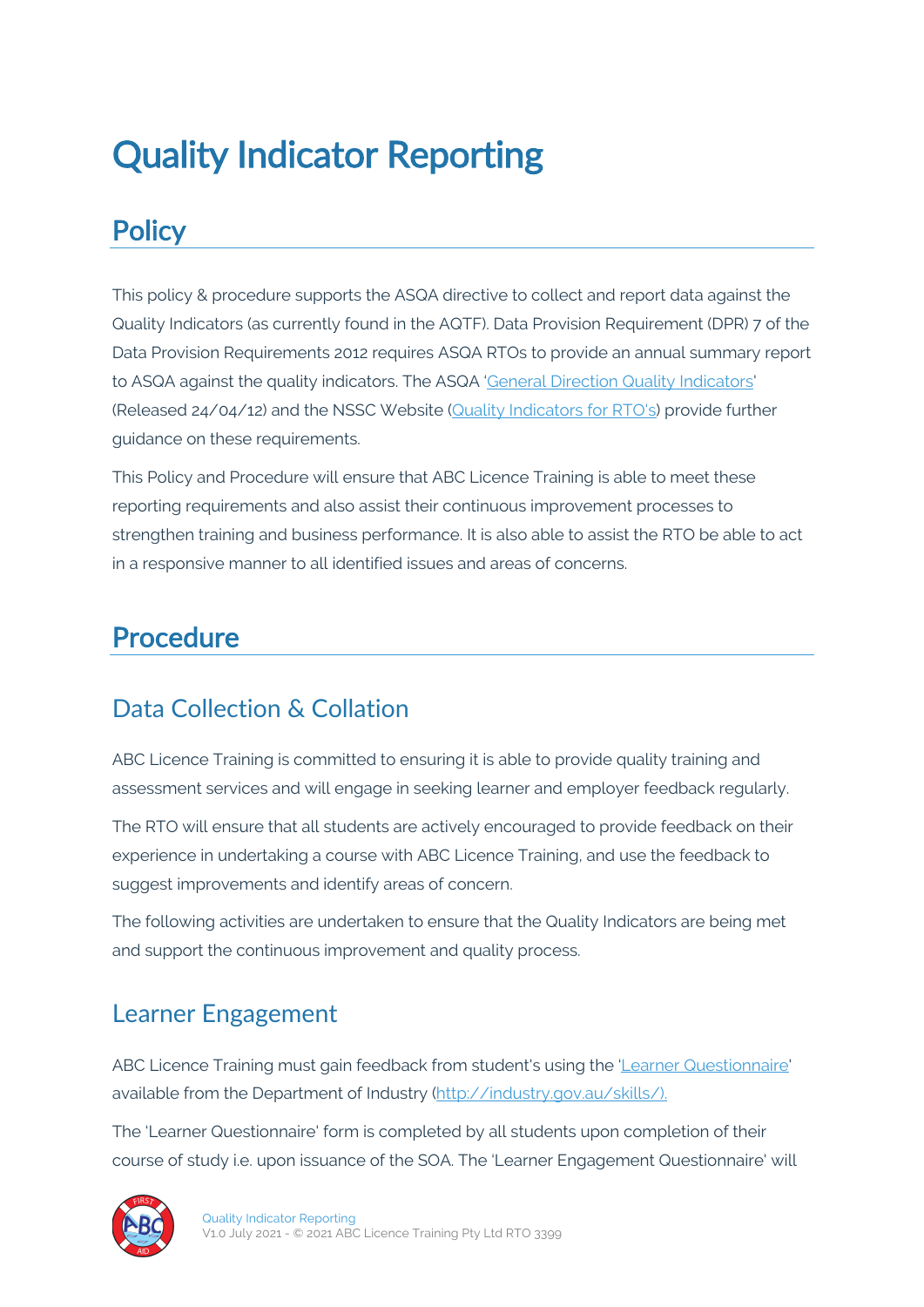be provided to students at the completion of their studies. The Co-providers will issue a copy of the survey to each student when issuing a Statement of Attainment or Qualification.

All completed and returned surveys will be reviewed by the General Manager. The results of these surveys will be collated into reports with a summary of all responses. These reports are to be reviewed by management at the RTO Meetings.

At the completion of each calendar year the CEO is required to collate all data for the year using the 'ASQA Quality Indicator Annual Summary' form.

A copy of all completed Learner Engagement surveys will be maintained for a period of 12 months as evidence of the data collection process.

# Employee Satisfaction

ABC Licence Training must gain feedback from employers using the 'Employer Questionnaire' available from the Department of Industry (industry.gov.au/skills/).

The 'Employer Questionnaire' form is completed by all employers/ co-providers once per year. At a set date each year (currently the 1st September) all employers/ co-providers currently engaged with ABC Licence Training shall be sent the Employer Satisfaction Survey. These surveys will be collected and collated by the CEO.

All completed and returned surveys will be reviewed by the General Manager. The results of these surveys will be collated into reports with a summary of all responses. These reports are to be reviewed by management at the RTO Meetings.

At the completion of each calendar year the CEO is required to collate all data for the year using the 'ASQA Quality Indicator Annual Summary' form.

A copy of all completed Employer Engagement surveys will be maintained for a period of 12 months as evidence of the data collection process.

# Reporting Quality Indicators Data

All data must be reported to ASQA by the 30<sup>th</sup> of June of the following calendar year and the CEO will be responsible for this reporting process.

Data must be submitted using the required forms as listed on the ASQA website Data Provision.

The CEO must submit their quality indicator data reports in full to gidata@asqa.gov.au, by close of business on 30 June 2021.